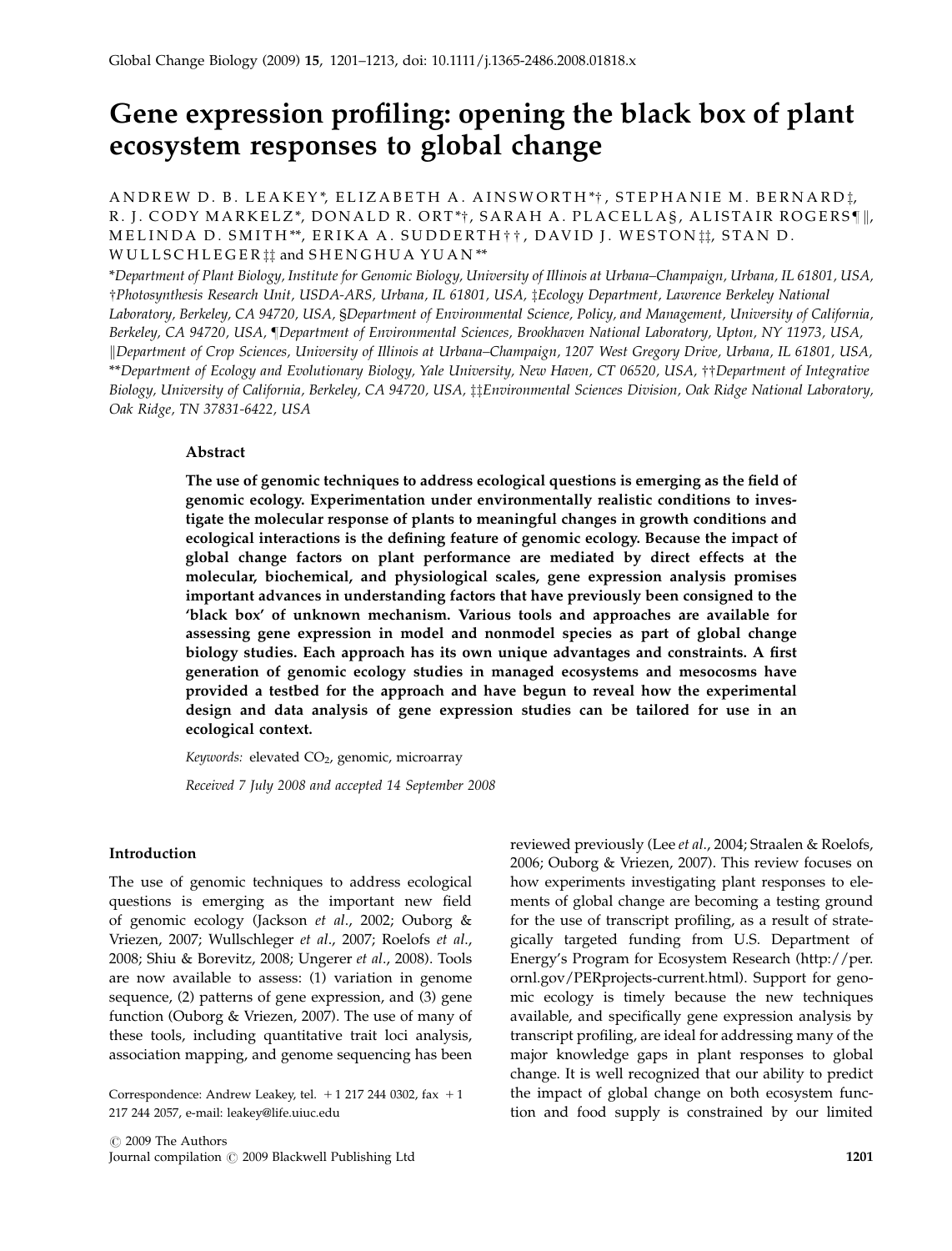understanding of plant responses to interacting elements of global change (e.g., drought  $\times$  elevated CO<sub>2</sub>), intra- and interspecific variation in response, nonlinear responses, and trophic interactions (Poorter, 1993; Wullschleger et al., 2002; Fuhrer, 2003; Leakey et al., 2006a; Long et al., 2006; Bradley & Pregitzer, 2007; Delucia et al., 2008). Because the impact of global change factors on plant performance are mediated by direct effects at the molecular, biochemical, and physiological scales, investigation of these processes promises understanding that has previously been consigned to the 'black box' of unknown mechanism (Fig. 1). This can be done in the traditional hypothesis-testing framework or in surveys designed to identify novel and unexpected aspects of response. In either case, there has been a move towards broader and more integrative thinking as transcript profiles are combined with highthroughput metabolite screening, physiological assessment, and automatic environmental data collection (Fig. 1).

Incorporation of global transcript profiling and other 'omic' approaches into ecological studies constitutes a major shift in philosophy compared with investigation of a few physiological and ecological parameters, and



Fig. 1 Schematic describing the integration of plant, community, and ecosystem responses to an element of global change. Elements of global change directly impact molecular, biochemical, and physiological processes (red arrows), which combine to determine whole plant performance. Genotypic variation in whole plant responses drives ecological interactions that underlie community and ecosystem responses to global change. Feedbacks from larger scales of organization (dashed arrows) impact individual plant performance via effects on resource availability and disturbance that modify the direct effects on global change on plant function. Transcript profiling and high-throughput biochemical and physiological screening provide an opportunity to better understand the 'black box' of mechanisms driving plant responses to various elements of global change under field conditions.

necessitates collaboration among scientists with diverse skill sets. An additional key feature of genomic ecology is experimentation under ecologically relevant treatments and conditions, unlike many molecular biology studies that have used shock treatments for the task of elucidating gene function. The new genomic ecology approach requires the physiologist and ecologist to learn new techniques and optimize the tools for use within the ecosystem context. This paper is the outcome of a workshop held at the University of Illinois in November 2007 to review the opportunities available for addressing important questions in global change biology using transcript profiling and associated technologies. We discuss the different approaches of studying model vs. nonmodel species, the opportunities and challenges in profiling ecologically relevant gene expression, and the value and interpretation of 'omic' data in an ecological context.

#### Investigating model and nonmodel species

Busch & Lohmann (2007) classified the different methods for gene expression profiling in three categories: (1) PCR-based methods, such as quantitative real-time reverse-transcription PCR (qRT-PCR); (2) sequencingbased methods, such as cDNA-AFLP (amplified fragment length polymorphism), serial analyses of gene expression (SAGE), and massive parallel signature sequencing (MPSS); and (3) hybridization-based methods, such as microarrays. For this discussion, model species are defined as those for which a sufficiently large fraction of the genome has been sequenced to allow relatively easy transcript profiling of most or all genes by qRT-PCR or microarray analysis. Although real-time PCR can be high-throughput (Czechowski et al., 2004), microarray analysis is currently the most common method of choice for transcript profiling. Microarrays are glass, plastic, or silicon chips with thousands of DNA oligonucleotides arrayed across their surface. Each oligonucleotide spot, or probe, corresponds to a specific target mRNA from a specific gene. The pool of RNA transcripts from sample tissue is extracted and labeled with a fluorescent tag before being washed over the microarray. Transcripts bind to their corresponding probes and the abundance of all transcripts is quantified by assessing the intensity of fluorescence associated with each probe. The result is information on the abundance of transcripts encoding a large fraction of the protein structures and enzymes in the sample tissue. A major assumption in interpretation of microarray data is that transcript abundance is related to protein synthesis and activity. The method does not directly assess the rate of gene expression or transcript degradation, but instead the pool size of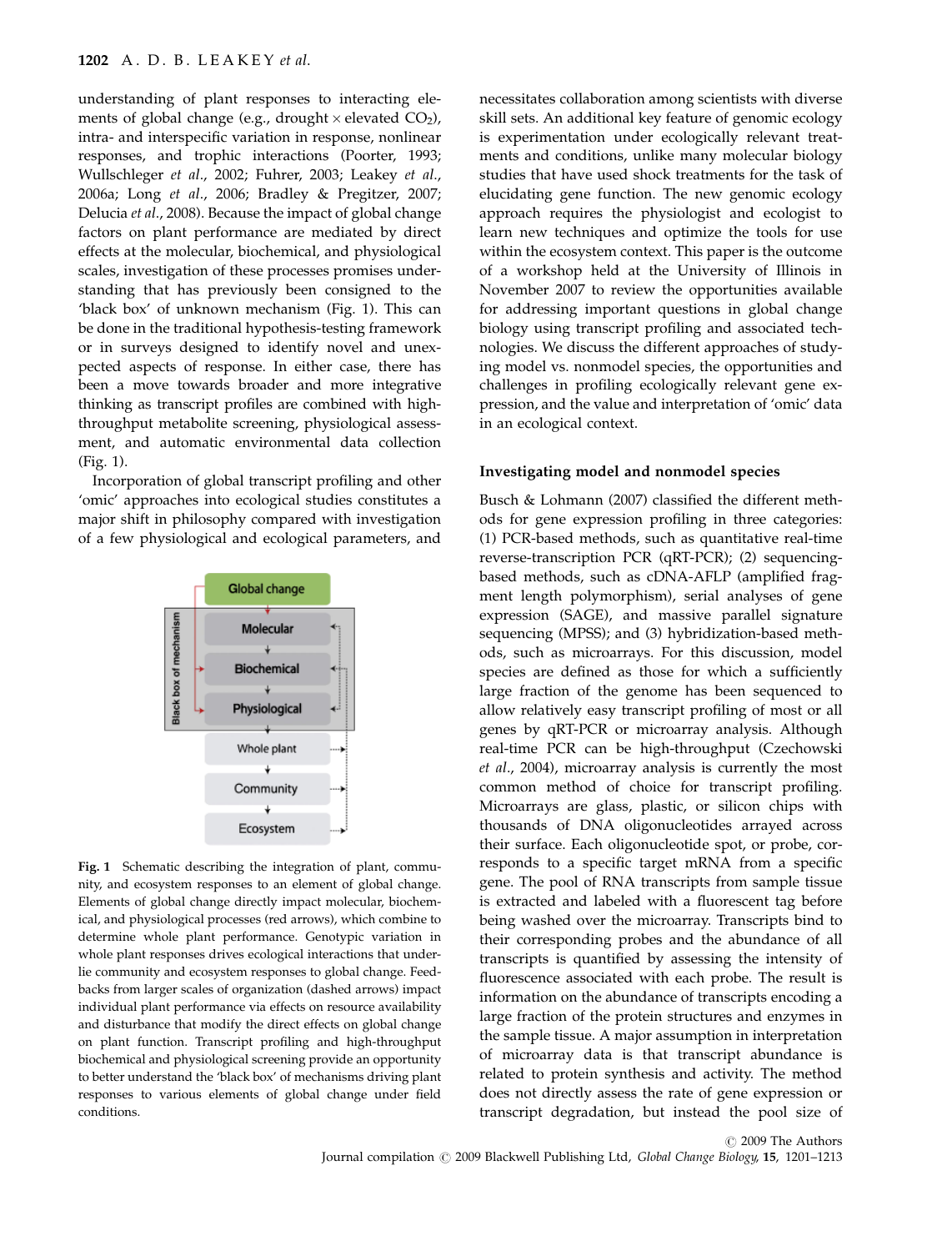transcripts that is the result of the two processes. In addition, a number of posttranscriptional and posttranslation processes can disrupt the link between transcript abundance and enzyme activity. These assumptions influence the inferences that can be drawn from such datasets, but have not prevented the widespread use of this powerful technique.

To date, microarrays have been produced for at least 38 plant species (Table S1). Affymetrix is the largest commercial supplier of microarrays, and alone produces microarrays for Arabidopsis, barley, cotton, citrus species, grape, maize, Medicago spp., poplar, rice, soybean, sugarcane, tomato, and wheat (www.affymetrix. com). Other companies and research institutions manufacture microarrays for additional species, but these are also biased towards economically, rather than ecologically, significant species. As of February 2008, the National Center for Biological Information listed 37 land-plant species for which whole-genome sequencing was complete or in progress (http://www.ncbi.nlm. nih.gov/genomes/leuks.cgi). Increasing numbers of ecologically and evolutionarily important species such as Arabidopsis lyrata, Capsella rubella, Brachypodium distachyon, Mimulus lewisii, and Selaginella moellendorffii are being sequenced. More species will rapidly become available for genomic investigation as techniques such as pyrosequencing allow smaller research groups to generate large amounts of sequence information and develop tools specifically for their own species of interest (Hudson, 2007). Alternatively, some researchers are using the technique of heterologous hybridization to profile transcripts of nonmodel species with microarrays designed for a closely related model species (e.g., Gong et al., 2005; Travers et al., 2007). These various tools and approaches for studying gene expression mean that one can choose between studying model and nonmodel species to address genomic ecology questions in global change biology; however, each approach has constraints that are important to consider.

# Limitations to molecular and functional inference in model and nonmodel species

Generally, in model species that have been fully sequenced and for which microarrays have been specifically designed (e.g., Arabidopsis, Populus sp., and rice), data describing the abundance of nearly all transcripts can be attributed to the relevant genes with a high degree of confidence. Nonspecific binding of products from two or more genes to a single probe on the microarray, or cross-hybridization, can cause problems if genes share very high sequence similarity, but is relatively rare (Shiu & Borevitz, 2008). Even when a full genome sequence becomes available, it is not immediately possible to (1) identify all the genes capable of being expressed to produce proteins, and (2) assign all the RNA transcripts being profiled to specific genes. However, bioinformatic techniques to identify genes are becoming increasingly efficient, especially when sequences from multiple species are analyzed in parallel (Lin et al., 2007).

High-quality transcript profile data are also available for species for which microarrays have been produced from expressed sequence tag libraries but the full genome sequence is not available, such as maize and soybean (Wang et al., 2003; Vodkin et al., 2004). However, there is less certainty that (1) each probe sequence on the microarray is unique to a single gene, or (2) every functional gene is detected by the microarray. For example, the soybean genechip from Affymetrix probes expression of  $\sim$  38 000 unique genes, while the recent Joint Genome Institute (http://www.jgi.doe.gov/) release of the soybean genome suggests there are 58 556 loci containing protein-coding transcripts (http://www.phytozome.net/soybean). Further assembly and analysis is needed before it is known how much the disparity in these numbers is explained by partial polyploidy (Schlueter et al., 2007).

Using heterologous hybridization to study transcript profiles of nonmodel species causes greater uncertainty about cross-hybridization or missing genes. A preliminary analysis from hybridizing the genomic DNA of the study species to the microarray can be useful in identifying which probes have no corresponding gene and therefore can be subsequently ignored. Although this reduces the number of genes whose expression can be profiled, heterologous hybridization has been used to identify genes important to drought stress, cold stress, and heavy metal tolerance (Gong et al., 2005; Hammond et al., 2006; Sharma et al., 2007). In studies on a single nonmodel species, errors associated with heterologous hybridization should be common to all treatments, which limit some of the problems in interpretation. By comparison, if the transcript profiles of multiple species are assessed with a common microarray platform, then sequence divergence among species could impact the efficiency of hybridization and falsely suggest differential transcript abundance. Comparing among species the results of hybridizing genomic DNA with microarrays can help quantify the extent of this problem and again eliminate probes likely to cause problems (Shiu & Borevitz, 2008).

Functional interpretation of microarray data is dependent on correct annotation of gene function. As sequence data from plants accumulates, finding means to efficiently and effectively analyze the sequences and assign annotation remains a major challenge (Dong et al., 2005). Arabidopsis has been the primary subject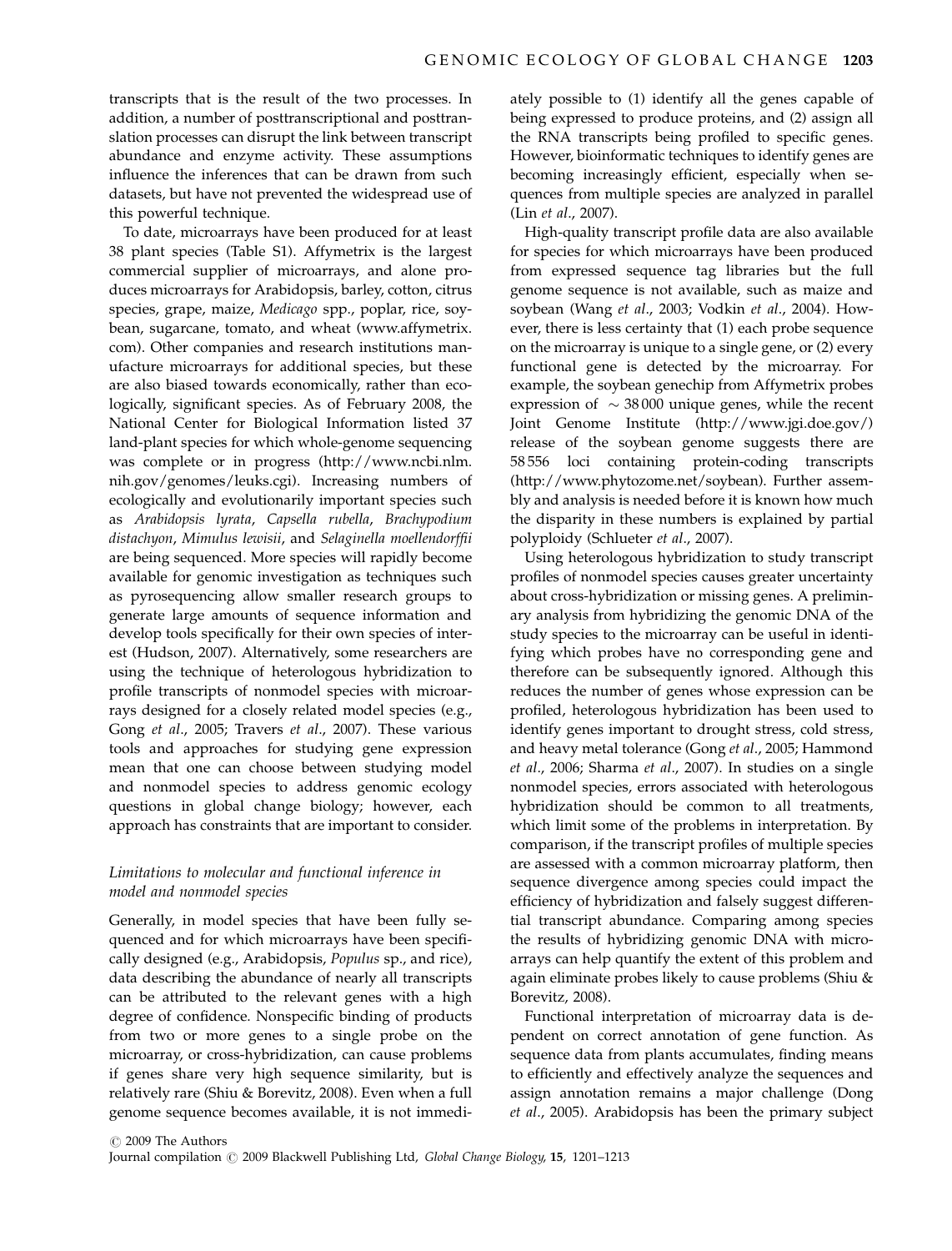of studies determining gene function in plants and, therefore, more (though far from all) genes have been annotated in this species, and annotations are generally accepted with the greatest degree of confidence. Currently,  $\sim 60\%$  of the 28 152 protein coding genes in Arabidopsis have been annotated to a Gene Ontology (GO) molecular function, with 50% annotated to a GO biological process (http://www.geneontology.org). The majority of annotations are based on a computational analysis of the gene sequence. Therefore, even in the most well studied plant species much work remains to be done to experimentally determine gene function. In other species the function of some genes may have been directly determined, but the annotation of the great majority of genes is inferred from sequence similarity to genes in Arabidopsis. An automated BLAST search (Altschul et al., 1997) against a protein database accomplishes this task. Top BLAST matches are typically assigned an expectation value along with a putative function and GO terms associated with similar protein sequences. The more evolutionarily distant from Arabidopsis the subject species is, the greater the likelihood the gene sequence will have diverged, which increases uncertainty in the annotation. Nonetheless, many genes are highly conserved and can be annotated with confidence in a large number of distantly related species (Frickey et al., 2008). The BLAST procedure has the inherent flaw of propagating annotation errors from one species to another (Gilks et al., 2002), but remains the most practical choice for sequence annotation. As more sequence data from various species becomes available, interspecific sequence analyses are also proving valuable for improvement of annotations, automation of annotation, and identification of novel coding regions (Windsor & Mitchell-Olds, 2006).

# Limitations to ecological inference in model and nonmodel species

The vast majority of species for which substantial sequence information and transcript profiling tools are available have been selected because of their economic importance (Table S1). This has created enormous potential for investigating the mechanisms underlying the impacts of global change on crop yield and agroecosystem function. Transcript profiling can reveal changes in gene expression that drive physiological and ecological responses, and in doing so improve understanding of mechanism at all scales (Fig. 1). Managed ecosystems and mesocosms incorporating model species are an excellent test bed for genomic ecology because their low genetic and environmental heterogeneity increases the statistical power of field experiments and facilitates detection of subtle treatment differences (Ainsworth et al., 2006; Casteel et al., 2008; Leakey et al., 2009; Zavala et al., 2008). In addition, the current group of model species incorporates considerable diversity including angiosperms and gymnosperms, herbaceous plants and trees,  $C_3$  and  $C_4$  species, legumes and nonlegumes, and tropical and temperate species. This allows further fundamental biological questions to be asked regarding variation in response to global change of major functional and phylogenetic groups. However, these species are not always ideal subjects for addressing a number of important ecological and evolutionary questions in global change biology. The majority are crops bred for rapid growth and reproductive output on annual growth cycles. This means that the mechanisms underlying their responses to resource availability, disturbance, and competition may differ from those of other species adapted to diverse habitats in natural communities. Custom-made transcript profiling tools are not currently available for multiple plant species from even one natural community. This limits characterization of species-specific gene expression patterns and its contribution to driving the species interactions that control community and ecosystem responses (Fig. 1). One solution would be to accept the limitations and assumptions of heterologous hybridization in order to assess diversity of gene expression responses across a larger number of species (Travers et al., 2007). Alternatively, custom genomic tools could be developed for the species comprising a 'model' ecosystem or species possessing ecological traits of particular interest. Such an approach is becoming increasingly feasible with continued advances in the development of high-throughput sequencing technologies (Hudson, 2007).

# Expectations, design, and analysis of ecologically relevant transcript profiling experiments

# Expectations of gene expression responses to global change scenarios

Experimentation under environmentally realistic conditions to investigate the molecular response of plants to meaningful changes in growth conditions and ecological interactions is the defining feature of the genomic ecology approach. A typical laboratory-based microarray study aiming to elucidate the functions of genes will subject plants to an acute treatment that precipitates many-fold changes in the transcript abundance of thousands of genes. In contrast, results from a typical genomic ecology experiment will reveal markedly smaller magnitude changes in the abundance of transcripts from a smaller number of genes. This probably has two main causes: (1) the imposed treatments are less severe, and (2) the focus is often on plants that have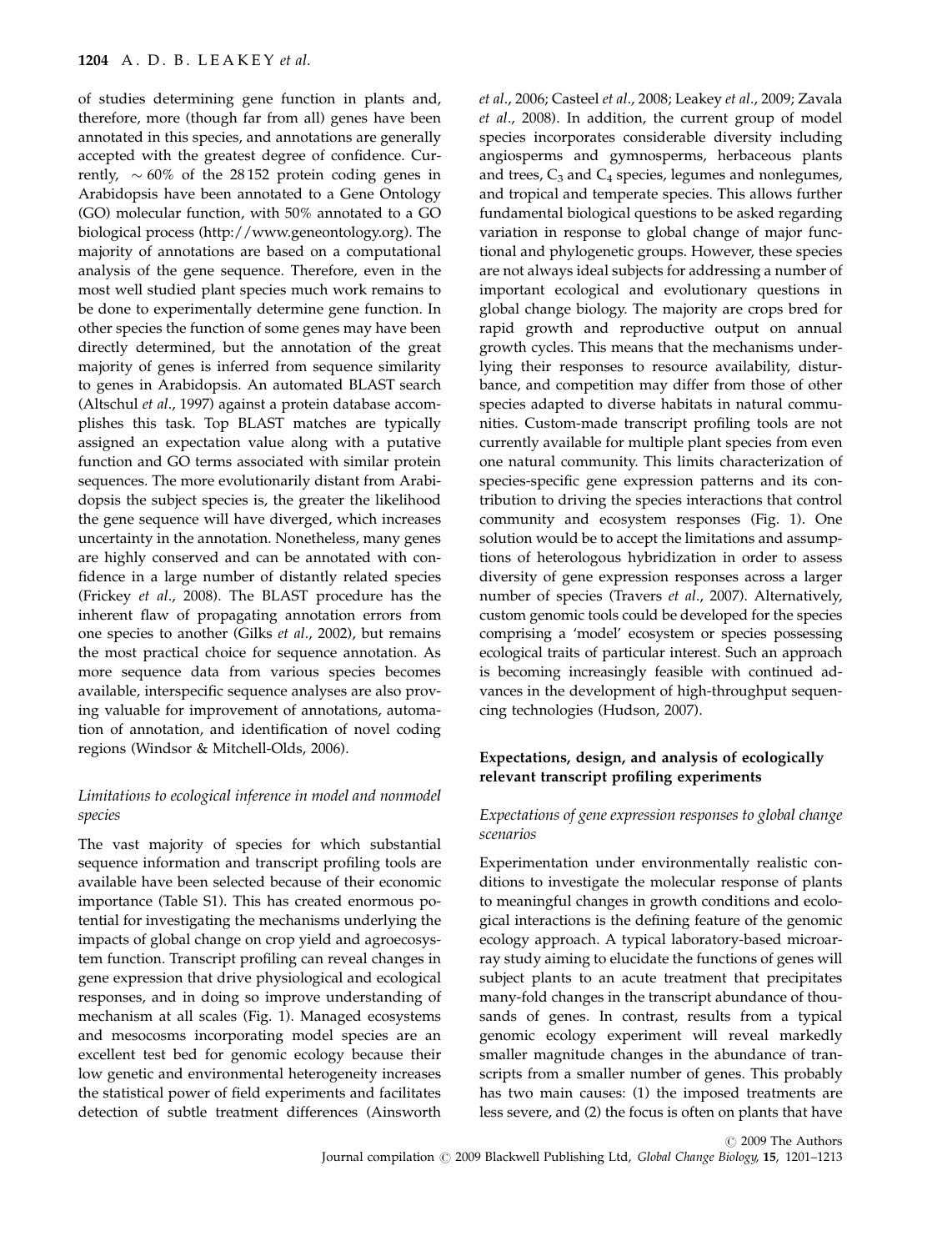acclimated to the treatments, in many cases spending their entire lifecycle exposed to the given treatment. In field studies there are the additional distinguishing factors of greater noise in gene expression resulting from the variable growth conditions and the greater resilience of field grown plants than laboratory grown plants to perturbation.

Treatments in global change biology experiments are typically mild (e.g., a  $40\%$  difference in  $[CO_2]$ ), because they aim to test the impact of changes between average field conditions today and those expected for later this century. By comparison, many molecular studies aiming to identify stress responsive genes have ensured significant treatment effects would be observed by imposing extreme conditions, such as supply of strong (200–500 mM) salt solutions (Bohnert et al., 2001), exposure to high (300 ppb) ozone concentrations (Tosti et al., 2006), and withholding water from plants in small pots of rapidly drying growth media (Talame et al., 2007). Important data have been generated from such experiments, but the results may not always inform us about the mechanisms controlling plant performance in the field. For example, a cell-death response leading to lesions on leaves has been identified as an important component of response in plants exposed to  $>$  300 ppb [O<sub>3</sub>] (500% above background), but growth at  $100$  ppb  $[O_3]$  (60% above background) impairs productivity without causing visible damage to the plant (reviewed by Long & Naidu, 2002).

When plants experience a change in growing conditions (e.g., transfer from moderate to high temperature), they display a progression of responses. First, the altered condition is sensed, activating a signal transduction pathway, which typically drives metabolic adjustments and concludes with adoption of a new acclimated state. Well-studied examples are the time courses of cellular response to ozone exposure and attack by pathogens (Lamb & Dixon, 1997; Kangasjarvi et al., 2005). The changes in gene expression immediately and shortly after the change in condition are substantial in number and magnitude. Most studies aiming to understand the molecular basis of plant responses to abiotic and biotic stimuli have focused on characterizing the responses to short-term changes in conditions. This is very important for understanding the sensing and signaling processes that control the response. Also, in combination with strong treatments, the brief shock generates an easy-to-detect response. However, these short-term changes in gene expression do not reveal all the important controls of plant performance upon acclimation to the growth conditions. For example, when assessed using a high-density maize oligonucleotide array, far fewer  $\left( < 2\% \text{ vs. } 27\% \right)$  genes showed differential expression in maize ear tissue under a gradually developing stress than under a sudden stress (Campos et al., 2004).

Many genomic ecology studies are building on information from experiments employing acute treatments to determine gene function by characterizing the more subtle changes in gene expression that differentiate fully acclimated plant performance in different experimental treatments. This forces microarray studies to be designed and analyzed differently. For example, it is very logical to focus primarily on changes in transcript abundance of  $>1.5$ -fold if the objective is to identify components of a signal transduction pathway a specific number of hours following a stimulus (e.g., Tosti et al., 2006). Equally, fivefold changes in transcript abundance for metabolic genes are unlikely to be observed in plants that are fully acclimated to growth in two mildly different treatments. For example, in Free-Air Concentration Enrichment (FACE) experiments where, in many cases plants have been grown for their entire life cycles at current and elevated  $[CO<sub>2</sub>]$ , the largest fold changes in transcript abundance due to the  $CO<sub>2</sub>$  treatment are typically ca. twofold (Gupta et al., 2005; Taylor et al., 2005; Ainsworth et al., 2006; Leakey et al., 2009). Identifying these moderate changes can give considerable insight into alterations in metabolic pathways and allocation to biosynthetic pathways that occur over time in response to elements of global change. But the genomic ecologist is faced with the problem of balancing the cost of transcript profiling with the need for adequate replication to gain sufficient statistical power to detect small fold changes in transcript abundance.

By comparison with controlled environment facilities, field conditions can provide growing conditions for plants that are simultaneously more variable, more resource rich, and more stressful. For example, many habitats provide high light and unlimited rooting volume but also periods of water deficit and disease. This appears to reduce the sensitivity with which gene expression responds to stress treatments. For example, application of benzo(1,2,3)-thiadiazole-7-carbothioic acid S-methylester (BTH) to induce systemic resistance against pathogens in wheat caused substantial upregulation of defense-related genes in a greenhouse trial. However, when the experiment was repeated under field conditions, defense-related gene expression was constitutively high and did not increase further with the BTH treatment (Pasquer et al., 2005).

Experiments that investigate the response of plants to treatments simulating global change over long time periods are informative because they can generate understanding of (1) impacts over the entire life histories of the subject species, (2) slow ecological responses such as competition and succession, and (3) complex feedbacks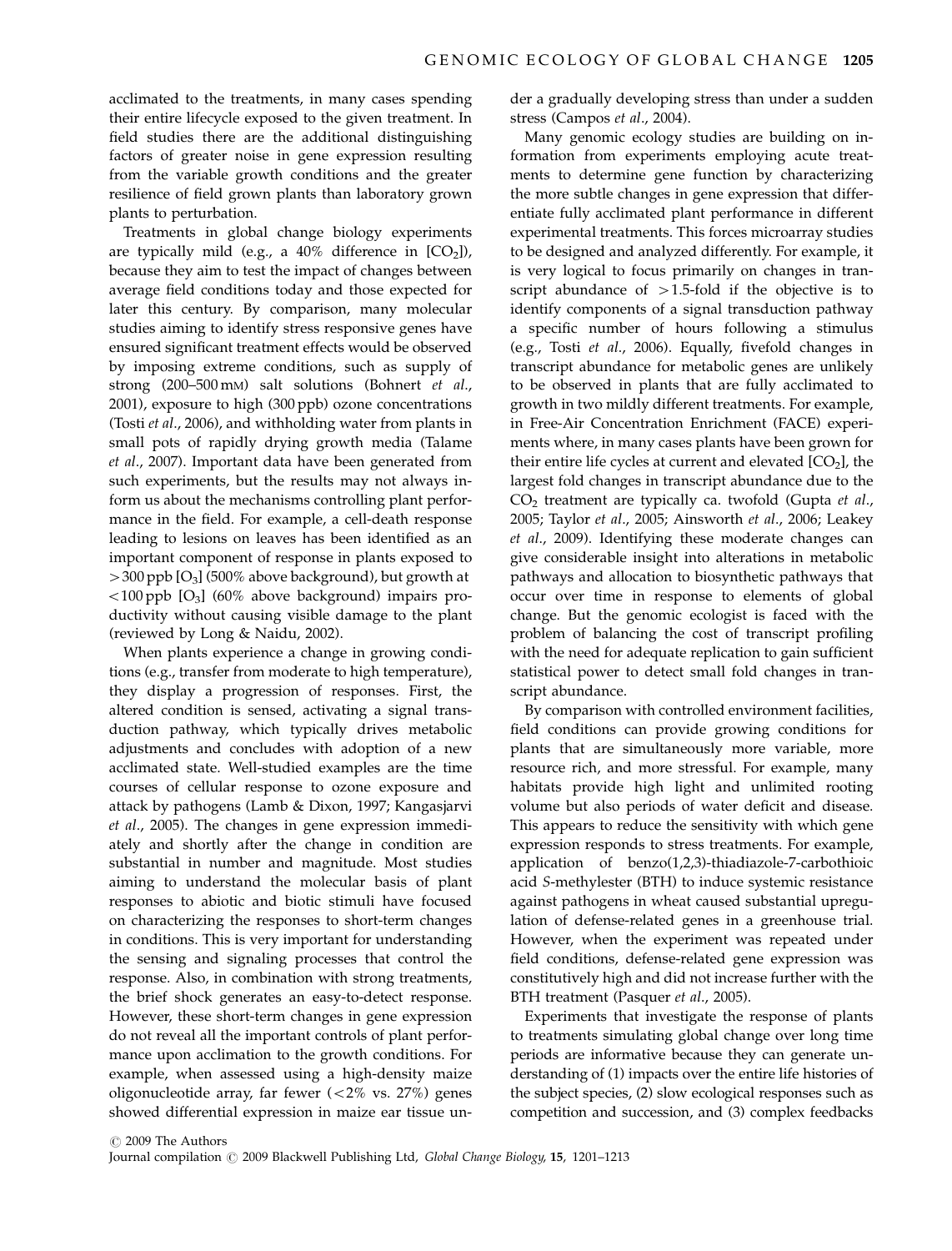from ecological and ecosystem scale to whole plant performance (Fig. 1). Fewer space restrictions allow long-term experiments to be done in the field more successfully than under controlled environment conditions. However, plants in the field, and especially those in long-term studies, experience variable growth conditions on scales from minutes, hours, and days to months and seasons. Many of the parameters of ecological interest, for example, biomass, yield, and fecundity integrate these growth conditions over long periods of time. In contrast, transcript profiles in plants are known to respond rapidly and extensively to temperature (Seki et al., 2002) and light (Bertrand et al., 2005), show circadian rhythms (Michael & McClung, 2003; Blasing et al., 2005) and vary with development (Taylor et al., 2005; Ainsworth et al., 2006). Because a single sampling point only represents a snapshot view, it is important to distinguish responses of the transcriptome that are due to the experimental manipulation vs. time or weather-dependent changes (Miyazaki et al., 2004). This discrimination can be achieved to a significant extent by sampling at the same time each day, sampling on multiple occasions over the duration of an experiment and interpreting treatment effects on gene expression in the context of environmental data. In addition, efforts to sample homogenous tissue that is at the same developmental stage and growing under the same environmental conditions minimize unwanted variability that could prevent detection of treatment effects. In some cases the impact of natural variation in growth conditions on gene expression can provide novel understanding of the mechanisms underlying plant– environment interactions. For example, transcript profiling of pine trees grown in multiple field sites in Europe indicated that cold tolerance develops in response to combined photoperiodic and temperature cues (Joosen et al., 2006).

# Design of experiments assessing gene expression responses to global change scenarios

Nettleton (2006) reviewed how the basic principles of experimental design apply to transcript profiling experiments, with emphasis on random assignment of experimental units to treatments, use of the maximum affordable replication and applying blocking. These issues are familiar to ecologists and physiologists, and have been extensively reviewed (e.g., Scheiner & Gurevitch, 2001). The more specific importance of understanding the distinction between, and value of, technical and biological replication in transcript profiling experiments has been highlighted by Allison et al. (2006) and Nettleton (2006). Technical replication provides multiple measures of a single sample from a

single experimental unit. Biological replication involves measurements of multiple experimental units each of which is independently exposed to control or treatment conditions. Without biological replication it is not possible to statistically attribute observed changes in transcript abundance to the effects of a treatment. Most experiments are limited by the funds available for transcript profiling. The power to detect treatment effects will be maximized if the transcripts from each experimental unit at a given time are profiled with only one microarray (Nettleton, 2006). However, if the number of biological replicates is limited (e.g., at a Free-Air  $CO<sub>2</sub>$  Enrichment experiment) and there is significant measurement error, averaging across technical replicates can reduce variability and provide some gain in statistical power (Nettleton, 2006).

In ecological experiments and especially those in the field, variation in gene expression responses to experimental treatments over time are of great interest with respect to circadian/diel rhythms, interactions with climate, acclimation, and development. With a limited supply of microarrays, this creates both challenges and opportunities. If the primary aim of the experiment is to characterize treatment effects on gene expression at a single time point (e.g., a single development event such as flowering), then adding biological replicates will provide the most statistical power. If the primary aim of the experiment is to characterize the average treatment effects on gene expression (e.g., over a growing season), then it may be desirable to compromise technical or biological replication in order to allow additional sampling points over time. Of course, such trade-offs need to be determined on a case-by-case basis. Even for studies on the same species at a single field site, some experiments may necessitate technical replication (e.g., Ainsworth et al., 2006), while others benefit most from multiple measurements in time (e.g., Casteel et al., 2008).

Subsampling is often used to overcome the variation among individuals within a replicate plot in field experiments. For instance, averaging the rates of photosynthesis of four different sun leaves within individual plots of maize exposed to either ambient or elevated [CO<sub>2</sub>] reduced variation among replicate plots and ensured there was sufficient statistical power to characterize a subtle, episodic treatment effect (Leakey et al., 2004, 2006a). In genomic ecology studies, one solution to the need for sampling variation within replicate plots without depleting microarray resources needed for sampling multiple biological replicates or time points is to pool mRNA from multiple samples collected within a single plot (Allison et al., 2006). Hybridizing this mixed mRNA sample to a single microarray will reduce between plot variance when biological variability is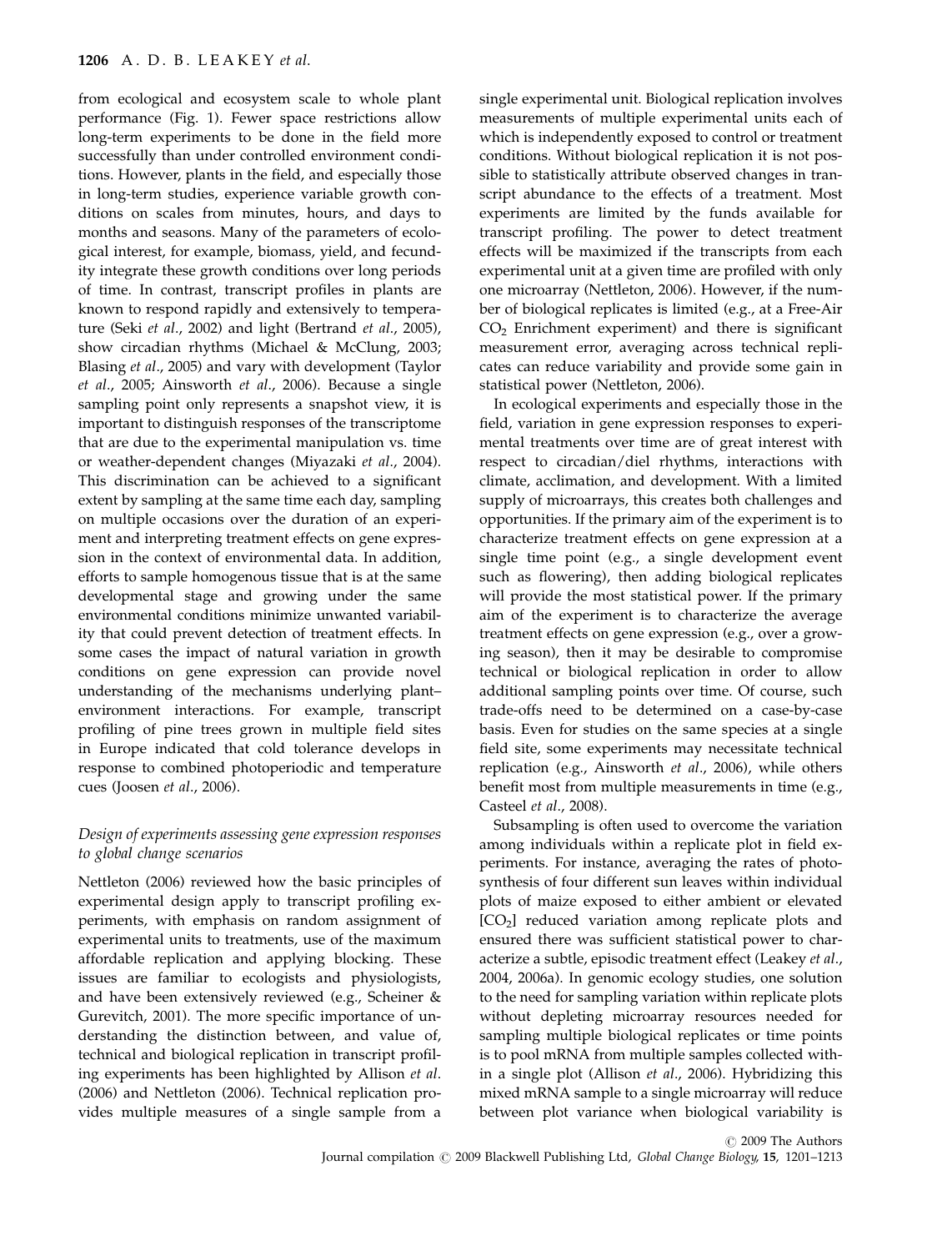high relative to measurement error (Kendziorski et al., 2005). This approach has been used successfully in transcript profiling studies of poplar and soybean responses to elevated  $[CO<sub>2</sub>]$  in the field (e.g., Gupta et al., 2005; Taylor et al., 2005; Ainsworth et al., 2006).

# Analysis of gene expression responses to global change treatments

One of the greatest challenges of transcript profiling is the data analysis. This is partly due to the large size of the datasets compared with most physiological or ecological experiments. Selecting from the large number of rapidly developing analysis tools and techniques that are available is also challenging. Although it is impossible to comprehensively discuss the advantages and disadvantages of all the available options here, it is worth briefly reviewing the major steps in the analysis process and highlighting a number of specialist reviews on the subject (e.g., Allison et al., 2006; Nettleton, 2006).

The first analysis step involves processing the images of the fluorescent spots on each microarray. Many approaches have been developed, and the service facilities that perform the hybridization and scanning of microarrays for most investigators can assist in making the appropriate choices. Before proceeding with data analysis, it is important to perform quality control steps and remove or replace data from defective slides or images. One simple method for eliminating poor quality data is to discount data from microarrays that do not meet threshold values of the Pearson correlation coefficient (e.g., 0.9) or kappa statistic (e.g., 0.75) when pairwise comparisons are made between microarrays from a given treatment and time point (Fleiss, 1981; McIntyre et al., 2006).

A number of microarrays include probes for more than one species. For example, the Affymetrix soybean genechip includes probes for genes from soybean, a nematode species and the phytopthera pathogen. If only transcripts from soybean are to be profiled, the data for probes specific to the other species should be disregarded. The Affymetrix genechip platform provides a statistic estimating whether each individual transcript is considered to have been present or absent from the sample (Affymetrix, 2002). This allows the investigator to discount data from probes for which a transcript was not considered present in a sufficient number of samples for meaningful replication to be achieved. This reduces the number of tests to be performed and prevents misinterpretation of results from probes for which there is not sufficient statistical power for meaningful testing.

Some methods can combine image analysis algorithms with the next analysis step, which is normalization. Normalization is the process that makes adjustments to minimize the influence of technical variability across different microarrays and experiments. The simplest approach involves normalizing the fluorescence intensity for individual genes by the median fluorescence intensity on an individual microarray basis (e.g., Ainsworth et al., 2006; Fung et al., 2008). This approach has the philosophical advantage of maintaining the independence of data from individual replicates, and the practical advantage of requiring a single normalization to be performed on a given microarray, even if the data are to be analyzed as part of more than one experiment. Alternatively, more complex procedures have also been developed, some of which incorporate information from all the chips in an experiment as part of the normalization process. Normalization is an area of ongoing research in which there is an unresolved debate about which method performs the best, and even how good performance should be defined (Irizarry et al., 2003; Bolstad et al., 2003; Choe et al., 2005; Allison et al., 2006). After normalization, log transformation of the data is performed in nearly all cases to ensure that the data are normally distributed.

The majority of published microarray studies use mixed-effects linear models to identify treatment effects on transcript abundance, with an independent analysis being performed for each probe in the dataset (Nettleton, 2006). This has the advantage of allowing the physiologist or ecologist to use familiar statistical tests and software packages. An additional reason for the approach is that different genes display different levels of variation in expression, creating heterogeneity that a single 'global' model has difficulty representing. However, it has been suggested that analyzing each gene independently is inefficient (Allison et al., 2006). Simulation studies have indicated that an intermediate approach, called variance shrinkage, which combines data from specific genes and all genes may perform better than gene-by-gene testing (Cui et al., 2005), although optimization of the technique is still required (Allison et al., 2006).

Because the analysis of most microarray experiments necessitates tens of thousands of statistical tests on individual probes, there is a greater likelihood of making type I errors (falsely identifying the abundance of transcripts as responsive to the treatment when in fact they are not) than in most physiological or ecological experiments. Consequently, techniques have been developed that quantify the false discovery rate (FDR) and allow it to be controlled (Benjamini & Hochberg, 1995; Storey & Tibshirani, 2003). Most commonly, this is done by adjusting the probability threshold at which treatment effects on transcript abundance are considered to be statistically significant, taking into account the

#### $\odot$  2009 The Authors

Journal compilation  $\odot$  2009 Blackwell Publishing Ltd, Global Change Biology, 15, 1201–1213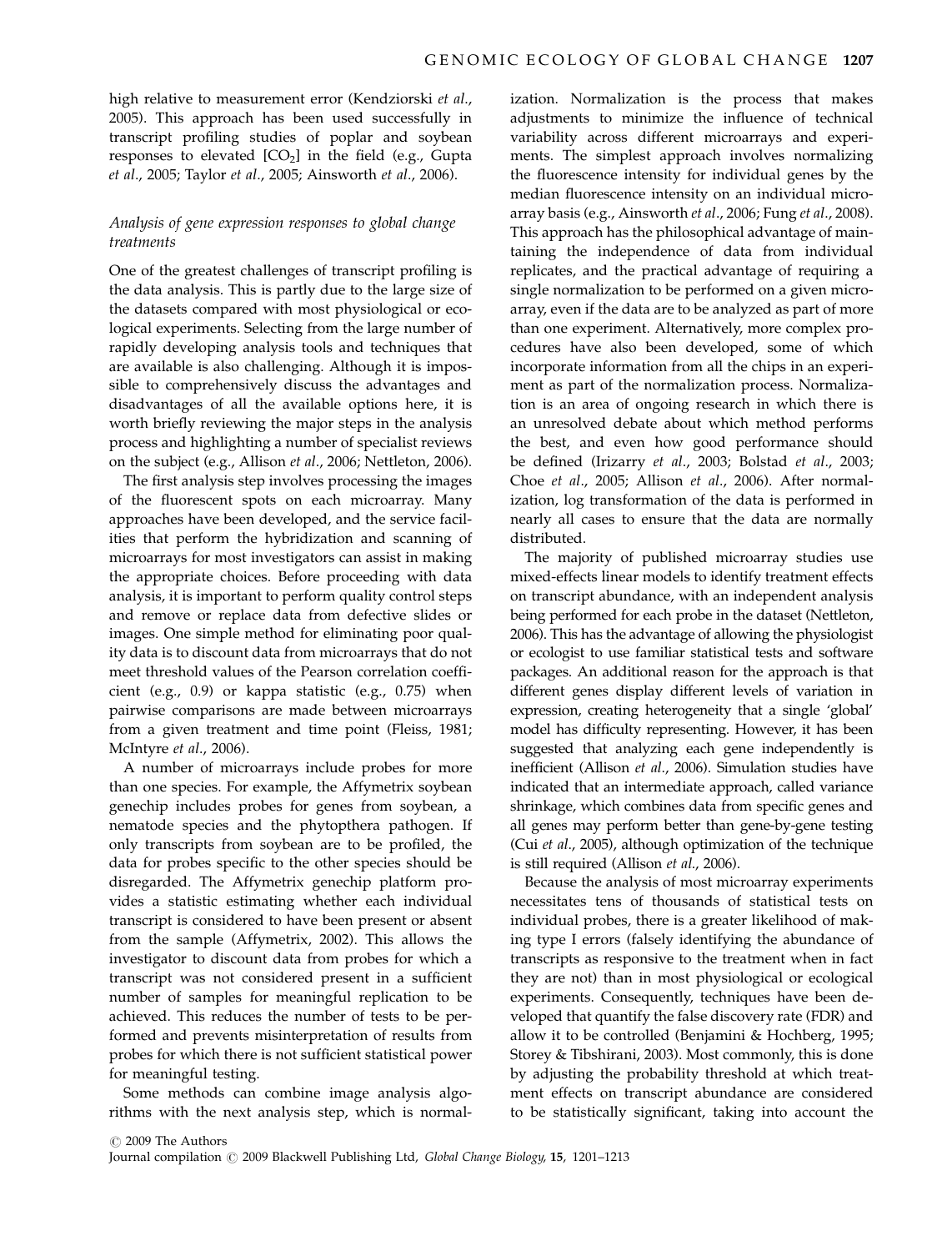number of tests performed and the initial P-value returned for each transcript by the mixed-effects linear model. Importantly, while applying increasingly strict FDR corrections reduces the number of transcripts falsely identified to respond significantly to the treatment, it also increases the number of transcripts falsely identified not to respond significantly to the treatment (type II errors; Nettleton, 2006). In other words, there is a trade-off between identifying fewer genes than actually responded to the treatment, but with a high degree of confidence (strict FDR) vs. more genes that actually responded to the treatment, plus some that did not (relaxed FDR). During the experimental design and analysis processes, each researcher must select the FDR correction level that allows the most meaningful interpretation of the data.

In many global change biology experiments, where treatment effects can be small, applying strict FDR can result in few transcripts being identified as responding to the treatment. If more relaxed FDR are applied, other techniques are necessary to increase the confidence with which 'responsive' transcripts are identified. For instance, visualization of transcript data in the context of known metabolic pathways and signal transduction cascades can indicate when many transcripts associated with a common function or response display consistent responses to an experimental treatment (e.g. Leakey et al., 2009). If transcripts are identified as a result of random variation and not a true treatment effect, then positive and negative responses should be equal in number. However, for example, if the abundance of 50% of all transcripts-encoding enzymes involved in the synthesis of flavonoids are greater when soybean grows at elevated  $[O_3]$ , and no transcripts show the opposite result (Casteel et al., 2008), there is a good probability that the result is real rather than the result of random chance.

Difficulties associated with performing many tests can also be dealt with by putting transcripts into functional groups and performing a Fisher's exact test or chi-square test on each group. These two tests allow identification of groups within which a greater fraction of transcripts respond significantly to the treatment than on average across all transcripts, that is, functional groups of transcripts which disproportionately contribute to the overall transcriptional response. For example, the transcriptional response of soybean to growth at elevated  $[CO<sub>2</sub>]$  was assessed by assigning each of the profiled transcripts into one of 32 functional groups (Leakey et al., 2009). A Fisher's exact test determined that the fraction of  $CO<sub>2</sub>$ -responsive transcripts in functional groups related to respiration was significantly greater than the fraction of  $CO<sub>2</sub>$ -responsive transcripts across all other functional groups.

The standard procedure of repeating an experiment can also be used to increase confidence in identification of 'responsive' transcripts. Transcripts whose abundance changes as a result of real treatment effects are more likely to display consistent changes in abundance of a similar magnitude and in the same direction. In contrast, false positives that have low P-values from the initial analysis of variance (ANOVA) as a result of random variation are equally likely to respond positively or negatively to the treatment in any given experiment. Varying the FDR threshold has a substantial impact on identification of transcripts which respond consistently in soybean grown at ambient and elevated  $[CO<sub>2</sub>]$  over two consecutive growing seasons (Fig. 2). At an FDR of 0.2, 76 transcripts responded consistently in the 2 years, and no transcript displayed opposite responses in the 2 years. By contrast, applying an FDR of 0.5 to the same data identified 615 transcripts that responded consistently and 12 transcripts displaying opposite responses in the 2 years. The researcher has to choose between identifying treatment effects on 76 transcripts with a higher degree of confidence from a more conservative FDR correction or 615 transcripts from a less conservative FDR correction, plus the knowledge the transcript responded to the treatment in the same direction, and to a similar magnitude, in 2 consecutive years. Given the



Fig. 2 Comparison of changes in transcript abundance in soybean leaves as a result of growth at ambient  $[CO<sub>2</sub>]$  vs. elevated [CO2] at SoyFACE during the 2005 and 2006 growing seasons. At a false discovery rate (FDR) of 0.2, 76 transcripts responded consistently in the 2 years and no transcript displayed opposite responses in the 2 years. By contrast, applying an FDR of 0.5 to the same data identified 615 transcripts that responded consistently and 12 transcripts displaying opposite responses in the 2 years. Data adapted from Leakey et al. (2009).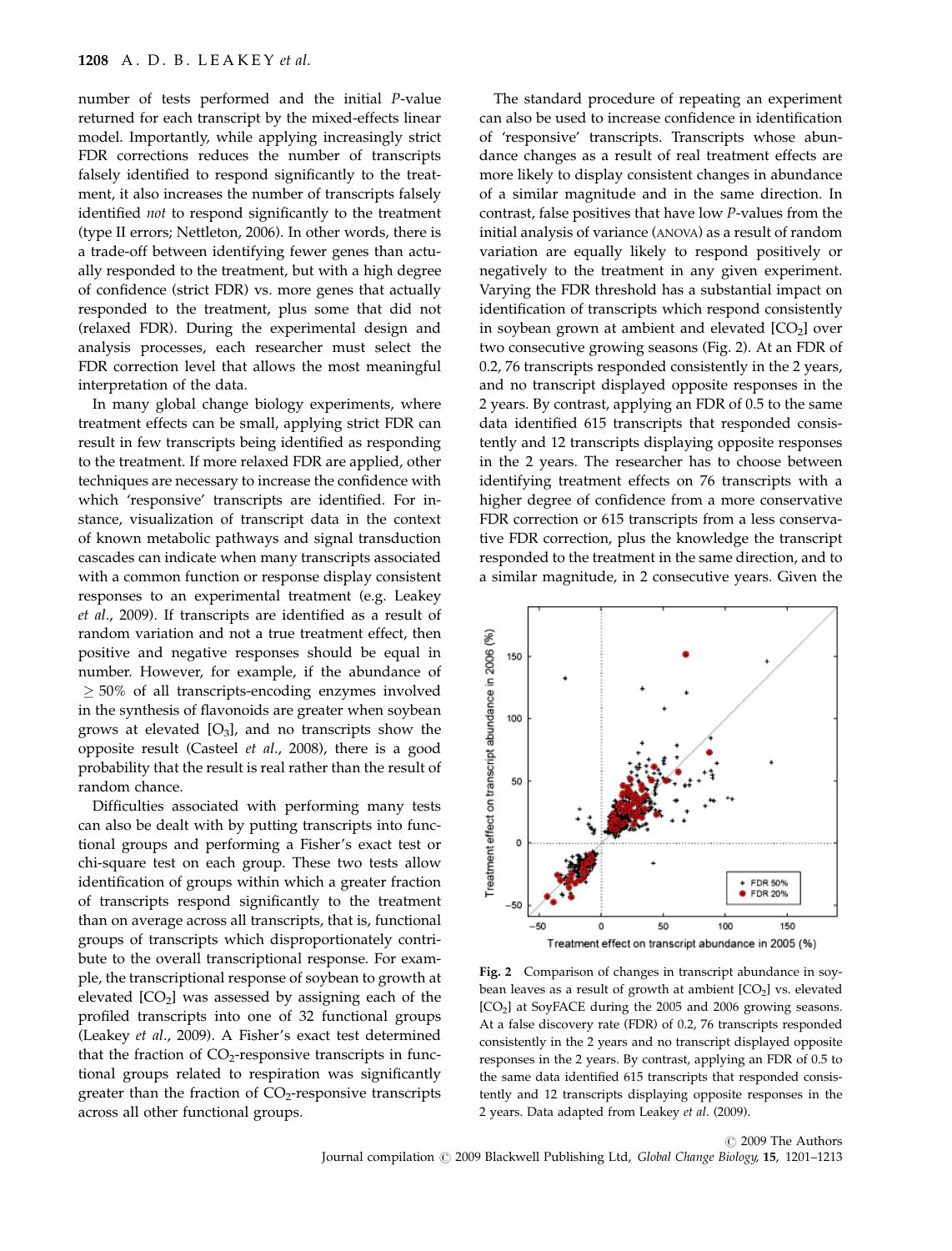need to demonstrate that changes in transcript abundance have an impact on biochemical or physiological processes, there will be subsequent opportunity to eliminate false positives that have passed this initial analysis.

It is a common practice to validate the quantification of transcript abundance by microarrays using qRT-PCR on a subset of genes from the original experimental samples (Rajeevan et al., 2001). However, this practice has recently been suggested to be of little benefit because, while qRT-PCR probably provides a more accurate measure of transcript abundance, there is no reason to expect the new data will eliminate the types of errors that cause identification of false positives (Allison et al., 2006). This may not yet be a consensus view, but seems to be consistent with most physiological and ecological practices. For example, measurements of stomatal conductance using IRGA-based gas exchange systems are not typically validated with measurements using a porometer (e.g., Jones, 1999; Leakey et al., 2006b). On the other hand, qRT-PCR is more sensitive to changes in transcript abundance than microarrays and it is incredibly valuable and cost effective if transcripts identified in a microarray study are profiled by quantitative-PCR in samples from additional biological replicates, other tissues, or other time points. Such follow-up studies are vital to extend investigation from broad profiling analyses to detailed understanding of specific gene responses.

# Linkages from gene expression to physiology and ecology

The ability to measure gene-specific and genome-wide patterns of transcript abundance provides a new opportunity to improve our understanding of how organisms and ecosystems respond to environmental change. Different elements of global change can elicit distinct changes in gene expression (e.g., drought vs. heat; Roelofs et al., 2008); therefore, the contribution of two simultaneous treatments in impacting physiological performance could start to be dissected by the molecular phenotypes. Because transcript profiling with microarrays potentially provides information on a large proportion of metabolic and signaling components, it is an ideal technique to broadly survey intraand interspecific variation in response to a given treatment (e.g., Gong et al., 2005). Identifying different response pathways or magnitudes of response within a pathway at the molecular level identifies a smaller group of candidate mechanisms that can then be more easily examined at the physiological and ecological scale. For example, Leakey et al. (2009) used microarrays to characterize a transcriptionally driven acclimation of soybean to growth at elevated  $[CO<sub>2</sub>]$ , which led to

stimulated foliar respiration. The transcript profiling also allowed a survey of biosynthetic metabolism to identify pathways that were transcriptionally upregulated coincident with the enhanced supply of energy and carbon skeletons from respiration. The ecological significance of these changes can now be evaluated in more detailed analyses. By comparison, previous methods would probably have involved laborious and less systematic investigation of individual biosynthetic pathways in different species by different research groups.

Interpretation of transcript abundance depends on assumptions about the relationship between the levels of transcripts and the functional activity of the proteins they encode. This is difficult to predict because posttranscriptional and posttranslational regulation can significantly alter the response predicted from transcript data alone (Scheible et al., 1997; Kaiser & Huber, 2001; Hendriks et al., 2003). In addition, the impact of changes in transcript abundance on a biological response depends on the turnover rate of the encoded proteins, their contribution to the control of metabolic pathways and the levels of metabolites associated with those pathways, which in turn can regulate the expression of the given gene. Genome-wide transcript profiling and analyses of enzyme activities have shown that transcript levels undergo marked and rapid changes during the diurnal cycles whereas changes in enzyme activities are often smaller and delayed, and appear to integrate changes in transcript levels over several diurnal cycles (Gibon et al., 2006; Morcuende et al., 2007; Stitt et al., 2007). Because transcripts, enzymes, and metabolites integrate information over different time scales, measuring their response provides a wider physiological snapshot than transcript abundance alone. Fortunately, unlike transcriptomics (and proteomics) which relies to a great extent on genomic information, metabolomics is widely applicable with only minimal time required to reoptimize protocols for a new species (Schauer & Fernie, 2006). High-throughput analysis of activity from  $>$  20 enzymes is now a reality (Gibon *et al.*, 2004) and early indications suggest that these methods can also be transferred relatively easily among species (Rogers & Gibon, 2009). Although still a nascent field of investigation, techniques to model metabolic networks (Sweetlove & Fernie, 2005) and a diversity of bioinformatics tools are becoming available to aid in identifying genes that underlie important biological functions.

For transcriptomic and metabolomic data, visualization of the results in a biologically meaningful way is another challenge to functional interpretation. Thimm et al. (2004) introduced MAPMAN, a user-driven visualization tool for displaying transcript, metabolite, and enzyme activity datasets on plant-specific biological pathways. MAPMAN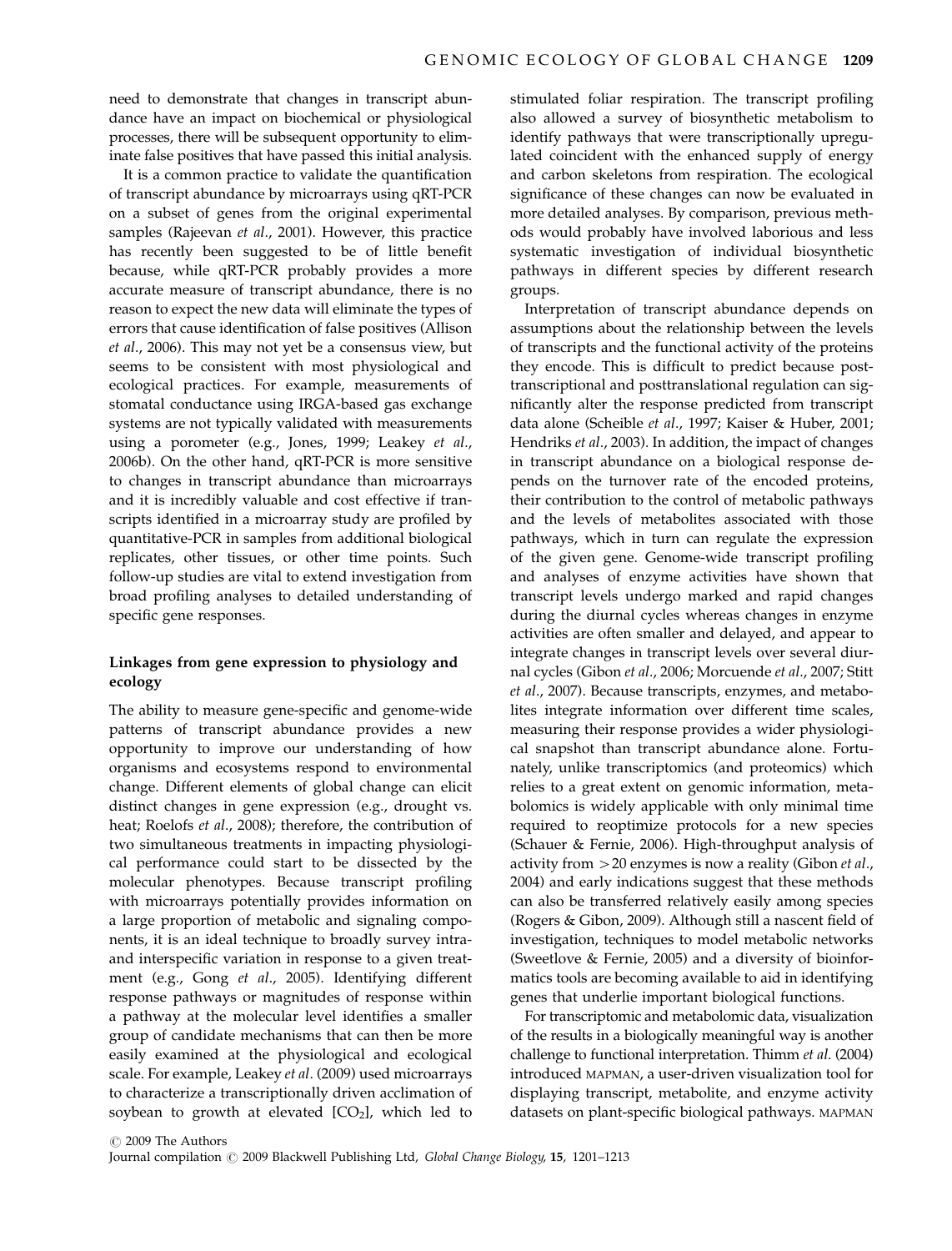is a flexible program that classifies genes into specific functional bins (e.g., photosynthesis, glycolysis, secondary metabolism), originally developed for Arabidopsis. It has since been extended to Solanaceous species (Urbanczyk-Wochniak et al., 2006) and legumes (Goffard & Weiller, 2006; Leakey et al., 2009) based on BLAST hits to the Arabidopsis proteome and the nonredundant protein database at NCBI. MAPMAN is but one example of a biologically relevant visualization tool. Such resources to interpret gene expression results are becoming ever more sophisticated and available for an increasing number of species. Many of the genes involved in photosynthesis, respiration, and nutrient acquisition can be identified using such software and results subsequently related to the response of plants to altered environmental conditions. Microarrays and bioinformatics, therefore, make a compelling combination to characterize mechanisms responsible for how plants respond to experimental manipulations of temperature, water, ozone, and  $CO<sub>2</sub>$  concentration (Watkinson et al., 2003; Ainsworth et al., 2006; Li et al., 2006; Weston et al., 2008).

Modeling gene expression data in the context of existing biochemical frameworks is useful, but requires that we understand a priori relationships between variables used to connect genes to physiology and beyond to ecosystem-scale processes. One challenge with this modeling approach is in reducing the dimensionality of the gene expression data before linking with the rest of the model. There are a number of approaches to accomplish this, such as the use of gene function ontologies to define a subset of genes whose expression values would subsequently be included in the model. Gene ontologies are insightful, but the functions of many genes are still not fully understood and extrapolation of model gene function to nonmodel genes is potentially problematic. Therefore, unsupervised approaches for delineating gene expression into functional clusters are promising. Weighted gene coexpression network analysis is encouraging in this regard because it is an unsupervised approach for clustering genes that share highly correlated expression patterns across treatment (Zhang & Horvath, 2005). Furthermore, the input data for this network approach are from normalized raw intensity values and thereby avoid multiple testing errors commonly associated with most expression array analytical techniques. Using this technique, Weston et al. (2008) were able to cluster Arabidopsis genes into functionally relevant stress responsive clusters (modules) that were then correlated to phenotypic characteristics. A similar statistical approach could be used to investigate module gene correlations with metabolites and enzyme activities of interest to strengthen understanding of the metabolic pathways governing phenotype.

Linking the large-scale datasets of genomic ecology to other predictors of plant responses to global change, including soil properties, biotic interactions, and climate conditions, presents several challenges. First, the spatial and temporal resolution of data collected across different levels of biological organization (i.e., molecular, organismal, community, and ecosystem) can vary significantly. In addition, accounting for the hierarchical structure of data can improve predictive accuracy when using multiple variables to explain observed plant responses. Statistical methods based on probabilistic graphical models provide a natural framework for modeling responses to environmental treatments. In this approach, the probabilistic relationships defining a complex system are specified via a sequence of nodes that represent random variables, and edges that encode direct physical or statistical dependencies (Jordan, 2004). The ability of graphical models to include latent or hidden variables to explicitly model unobserved relationships is particularly useful in biological research. A variety of computational methods developed by the statistics and machine-learning communities have been used to effectively analyze biological data with complex spatial and temporal structure. Directed graphical models, or Bayesian networks, are commonly used in systems biology to learn the structure of complex genetic networks (Blanchard, 2004; Friedman, 2004). Related multivariate modeling approaches such as structural equation modeling (SEM) have been used to identify the environmental and biotic predictors that influence plant response to various global change factors (Grace, 2006; Clark et al., 2007). Bayesian networks and SEM are only two examples of tools being used to analyze complex ecological responses to global change. These approaches provide powerful statistical tools that can be used to model plant responses to global change across levels of biological organization.

#### Conclusion

In summary, the technology to assess gene expression through transcript profiling is now available for model and nonmodel species. Managed ecosystems and mesocosms are proving to be good testbeds for the genomic ecology approach. Major advances in understanding natural communities are also promised by the increasing number of species for which transcript profiling tools are available and the accelerating advances in sequencing technology. This represents a significant new opportunity to assess the mechanisms underlying the responses of plants to elements of global change. The studies that have been performed to date have revealed some important distinctions between transcript profiling in ecological studies vs. molecular stu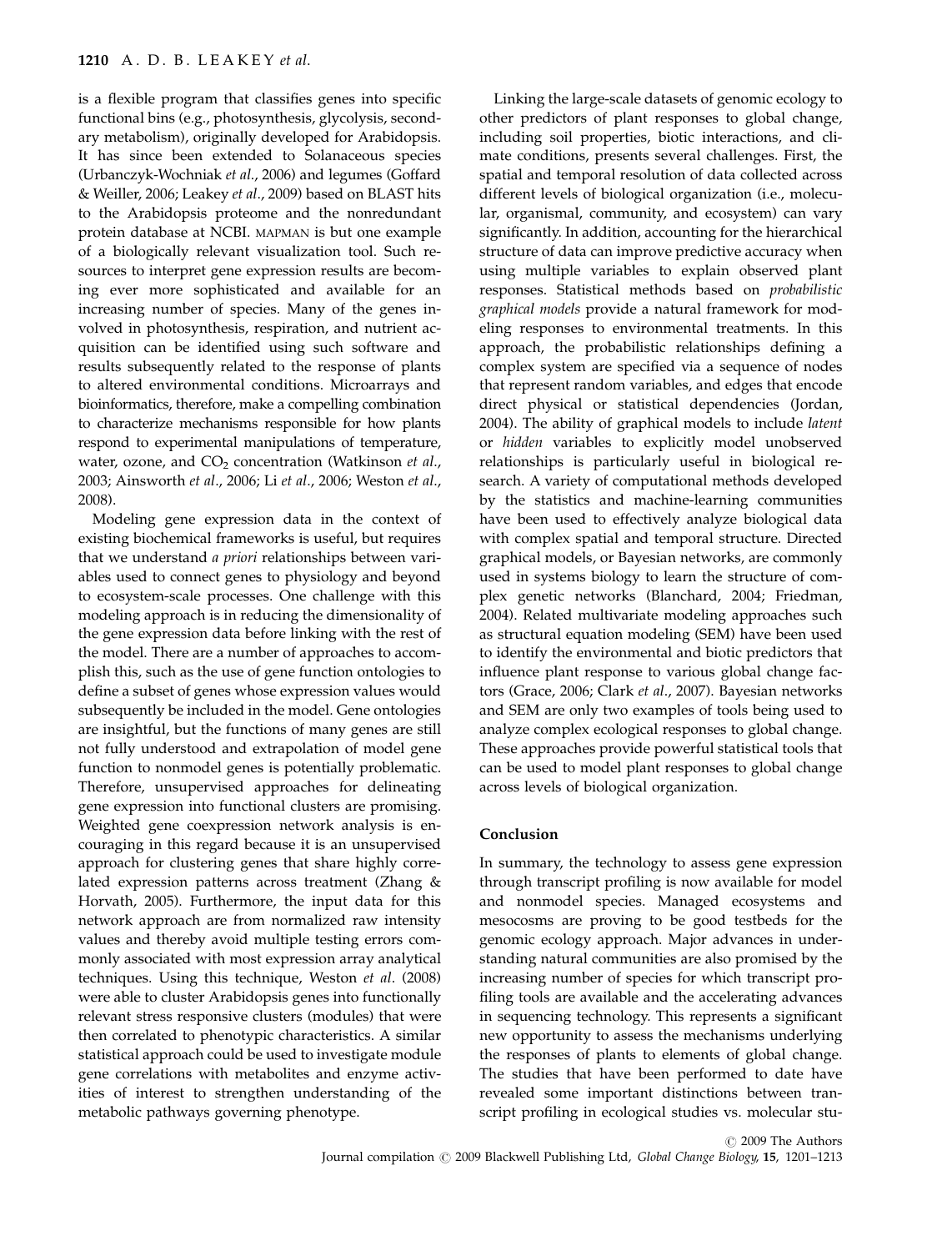dies of gene function. This experience has allowed us to identify the strengths and weaknesses of various experimental design and analysis options available to the genomic ecologist. Possibly the biggest change resulting from the use of genomic tools is a new, integrative approach to investigating the abiotic and biotic interactions of plants. Using genomic ecology to understand the mechanisms currently consigned to the 'black box' of plant function will significantly advance analysis of future global change, its impacts on ecosystems and how we should respond to it.

#### Acknowledgements

We acknowledge support from the U.S. Department of Energy (DOE), Office of Science, Biological and Environmental Research program as part of its Program for Ecosystem Research. A. D. B. L., E. A. A., and D. R. O. were supported by grant no. DE-FG02- 04ER63849. S. A. P., S. M. B., and E. A. S. were supported by contract no. DE-AC03-76SF00098 to Lawrence Berkeley National Laboratory. A. R. was supported by contract no. DE-AC02- 98CH10886 to Brookhaven National Laboratory. D. J. W. and S. D. W. were supported by contract DE-AC05-00OR22725 to UT-Battelle, LLC, which manages Oak Ridge National Laboratory for the DOE.

#### References

- Affymetrix (2002) Statistical algorithms description document. Technical Report. http://www.affymetrix.com/support/technical/ whitepapers/sadd\_whitepaper.pdf.
- Ainsworth EA, Rogers A, Vodkin LO, Walter A, Schurr U (2006) The effects of elevated  $CO<sub>2</sub>$  concentration on soybean gene expression. An analysis of growing and mature leaves. Plant Physiology, 142, 135–147.
- Allison DB, Cui XQ, Page GP, Sabripour M (2006) Microarray data analysis: from disarray to consolidation and consensus. Nature Reviews Genetics, 7, 55–65.
- Altschul SF, Madden TL, Schaffer AA, Zhang JH, Zhang Z, Miller W, Lipman DJ (1997) Gapped BLAST and PSI-BLAST: a new generation of protein database search programs. Nucleic Acids Research, 25, 3389–3402.
- Benjamini Y, Hochberg Y (1995) Controlling the false discovery rate – a practical and powerful approach to multiple testing. Journal of the Royal Statistical Society Series B – Methodological, 57, 289–300.
- Bertrand C, Benhamed M, Li YF et al. (2005) ArabidopsisHAF2 gene encoding TATA-binding protein (TBP)-associated factor TAF1 is required to integrate light signals to regulate gene expression and growth. Journal of Biological Chemistry, 280, 1465–1473.
- Blanchard JL (2004) Bioinformatics and systems biology, rapidly evolving tools for interpreting plant response to global change. Field Crops Research, 90, 117–131.
- Blasing OE, Gibon Y, Gunther M et al. (2005) Sugars and circadian regulation make major contributions to the global regulation of diurnal gene expression in Arabidopsis. Plant Cell, 17, 3257–3281.
- Bohnert HJ, Ayoubi P, Borchert C et al. (2001) A genomics approach towards salt stress tolerance. Plant Physiology and Biochemistry, 39, 295–311.
- Bolstad BM, Irizarry RA, Astrand M, Speed TP (2003) A comparison of normalization methods for high density oligonucleotide array data based on variance and bias. Bioinformatics, 19, 185–193.
- Bradley KL, Pregitzer KS (2007) Ecosystem assembly and terrestrial carbon balance under elevated  $CO<sub>2</sub>$ . Trends in Ecology and Evolution, 22, 538–547.
- Busch W, Lohmann JU (2007) Profiling a plant: expression analysis in Arabidopsis. Current Opinion in Plant Biology, 10, 136–141.
- Campos H, Cooper A, Habben JE, Edmeades GO, Schussler JR (2004) Improving drought tolerance in maize: a view from industry. Field Crops Research, 90, 19–34.
- Casteel CL, O'Neill BF, Zavala JA, Bilgin DD, Berenbaum MR, DeLucia EH (2008) Transcriptional profiling reveals elevated  $CO<sub>2</sub>$  and elevated  $O<sub>3</sub>$  alter resistance of soybean (*Glycine max*) to Japanese beetles (Popillia japonica). Plant, Cell and Environment, 31, 419–434.
- Choe SE, Boutros M, Michelson AM, Church GM, Halfon MS (2005) Preferred analysis methods for Affymetrix GeneChips revealed by a wholly defined control dataset. Genome Biology, 6, R16.
- Clark CM, Cleland EE, Collins SL et al. (2007) Environmental and plant community determinants of species loss following nitrogen enrichment. Ecology Letters, 10, 596–607.
- Cui XG, Hwang JTG, Qiu J, Blades NJ, Churchill GA (2005) Improved statistical tests for differential gene expression by shrinking variance components estimates. Biostatistics, 6, 59–75.
- Czechowski T, Bari RP, Stitt M, Scheible WR, Udvardi MK (2004) Real-time RT-PCR profiling of over 1400 Arabidopsis transcription factors: unprecedented sensitivity reveals novel rootand shoot-specific genes. Plant Journal, 38, 366–379.
- DeLucia EH, Casteel CL, Nabity PD, O'Neill BF (2008) Insects take a bigger bite out of plants in a warmer, higher carbon dioxide world. Proceedings of the National Academy of Sciences of the United States of America, 105, 1781–1782.
- Dong QF, Lawrence CJ, Schlueter SD, Wilkerson MD, Kurtz S, Lushbough C, Brendel V (2005) Comparative plant genomics resources at PlantGDB. Plant Physiology, 139, 610–618.
- Fleiss JL (1981) Statistical Methods for Rates and Proportions. John Wiley and Sons, New York.
- Frickey T, Benedito VA, Udvardi M, Weiller G (2008) AffyTrees: facilitating comparative analysis of affymetrix plant microarray chips. Plant Physiology, 146, 377–386.
- Friedman N (2004) Inferring cellular networks using probabilistic graphical models. Science, 303, 799–805.
- Fuhrer J (2003) Agroecosystem responses to combinations of elevated  $CO<sub>2</sub>$ , ozone, and global climate change. Agriculture Ecosystems and Environment, 97, 1–20.
- Fung RWM, Gonzalo M, Fekete C et al. (2008) Powdery mildew induces defense-oriented reprogramming of the transcriptome in a susceptible but not in a resistant grapevine. Plant Physiology, 146, 236–249.
- Gibon Y, Blaesing OE, Hannemann J et al. (2004) A robot-based platform to measure multiple enzyme activities in Arabidopsis

 $\odot$  2009 The Authors

Journal compilation  $\odot$  2009 Blackwell Publishing Ltd, Global Change Biology, 15, 1201–1213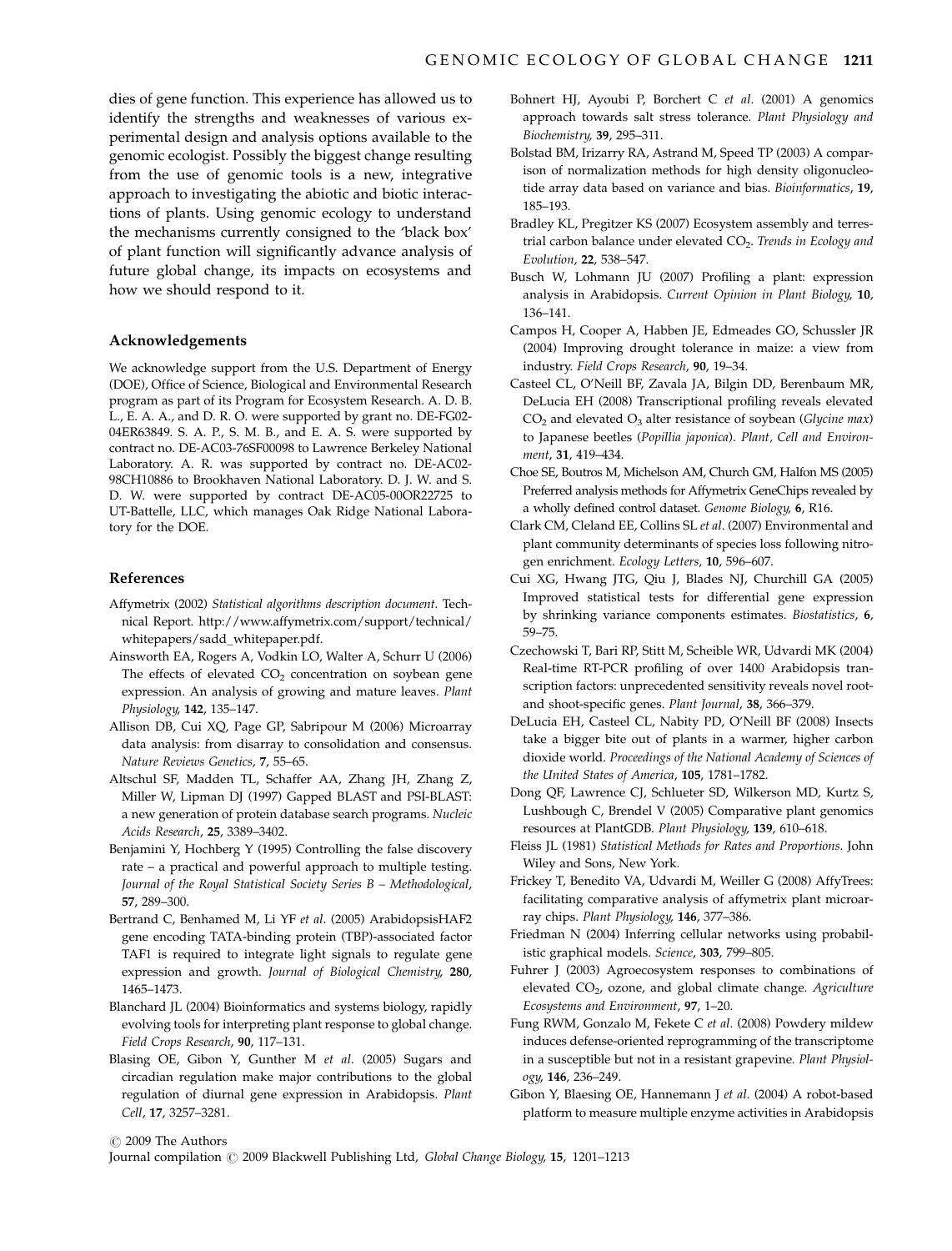using a set of cycling assays: comparison of changes of enzyme activities and transcript levels during diurnal cycles and in prolonged darkness. Plant Cell, 16, 3304–3325.

- Gibon Y, Usadel B, Blaesing OE, Kamlage B, Hoehne M, Trethewey R, Stitt M (2006) Integration of metabolite with transcript and enzyme activity profiling during diurnal cycles in Arabidopsis rosettes. Genome Biology, 7, 76.
- Gilks WR, Audit B, De Angelis D, Tsoka S, Ouzounis CA (2002) Modeling the percolation of annotation errors in a database of protein sequences. Bioinformatics, 18, 1641–1649.
- Goffard N, Weiller G (2006) Extending MapMan: application to legume genome arrays. Bioinformatics, 22, 2958–2959.
- Gong QQ, Li PH, Ma SS, Rupassara SI, Bohnert HJ (2005) Salinity stress adaptation competence in the extremophile Thellungiella halophila in comparison with its relative Arabidopsis. Plant Journal, 44, 826–839.
- Grace JB (2006) Structural Equation Modeling and Natural Systems. Cambridge University Press, Cambridge.
- Gupta P, Duplessis S, White H, Karnosky DF, Martin F, Podila GK (2005) Gene expression patterns of trembling aspen trees following long-term exposure to interacting elevated  $CO<sub>2</sub>$  and tropospheric O<sub>3</sub>. New Phytologist, 167, 129-142.
- Hammond JP, Bowen HC, White PJ et al. (2006) A comparison of the Thlaspi caerulescens and Thlaspi arvense shoot transcriptomes. New Phytologist, 170, 239–260.
- Hendriks JHM, Kolbe A, Gibon Y, Stitt M, Geigenberger P (2003) ADP-glucose pyrophosphorylase is activated by posttranslational redox-modification in response to light and to sugars in leaves of Arabidopsis and other plant species. Plant Physiology, 133, 838–849.
- Hudson ME (2007) Sequencing breakthroughs for genomic ecology and evolutionary biology. Molecular Ecology Resources, 8, 3–17.
- Irizarry RA, Bolstad BM, Collin F, Cope LM, Hobbs B, Speed TP (2003) Summaries of affymetrix GeneChip probe level data. Nucleic Acids Research, 31, e15.
- Jackson RB, Linder CR, Lynch M, Purugganan M, Somerville S, Thayer SS (2002) Linking molecular insight and ecological research. Trends in Ecology and Evolution, 17, 409–414.
- Jones HG (1999) Use of thermography for quantitative studies of spatial and temporal variation of stomatal conductance over leaf surfaces. Plant, Cell and Environment, 22, 1043–1055.
- Joosen RVL, Lammers M, Balk PA et al. (2006) Correlating gene expression to physiological parameters and environmental conditions during cold acclimation of Pinus sylvestris, identification of molecular markers using cDNA microarrays. Tree Physiology, 26, 1297–1313.
- Jordan MI (2004) Graphical Models. Statistical Science, 19, 140–155.
- Kaiser WM, Huber SC (2001) Post-translational regulation of nitrate reductase: mechanism, physiological relevance and environmental triggers. Journal of Experimental Botany, 52, 1981–1989.
- Kangasjarvi J, Jaspers P, Kollist H (2005) Signalling and cell death in ozone-exposed plants. Plant, Cell and Environment, 28, 1021–1036.
- Kendziorski C, Irizarry RA, Chen KS, Haag JD, Gould MN (2005) On the utility of pooling biological samples in microarray experiments. Proceedings of the National Academy of Sciences of the United States of America, 102, 4252–4257.
- Lamb C, Dixon RA (1997) The oxidative burst in plant disease resistance. Annual Review of Plant Physiology and Plant Molecular Biology, 48, 251–275.
- Leakey ADB, Bernacchi CJ, Dohleman FG, Ort DR, Long SP (2004) Will photosynthesis of maize (Zea mays) in the US Corn Belt increase in future  $[CO<sub>2</sub>]$  rich atmospheres? An analysis of diurnal courses of  $CO<sub>2</sub>$  uptake under Free-Air Concentration Enrichment (FACE). Global Change Biology, 10, 951–962.
- Leakey ADB, Bernacchi CJ, Ort DR, Long SP (2006b) Long-term growth of soybean at elevated  $[CO<sub>2</sub>]$  does not cause acclimation of stomatal conductance under fully open-air conditions. Plant, Cell and Environment, 29, 1794–1800.
- Leakey ADB, Uribelarrea M, Ainsworth EA, Naidu SL, Rogers A, Ort DR, Long SP (2006a) Photosynthesis, productivity, and yield of maize are not affected by open-air elevation of  $CO<sub>2</sub>$  concentration in the absence of drought. Plant Physiology, 140, 779–790.
- Leakey ADB, Xu F, Gillespie KM, McGrath JM, Ainsworth EA, Ort DR (2009) The genomic basis for stimulated respiratory carbon loss to the atmosphere by plants growing under elevated  $[CO<sub>2</sub>]$ . Proceedings of the National Academy of Sciences, in press.
- Li PH, Mane SP, Sioson AA, Robinet CV, Heath LS, Bohnert HJ, Grene R (2006) Effects of chronic ozone exposure on gene expression in Arabidopsis ecotypes and in Thellungielia halophila. Plant, Cell and Environment, 29, 854–868.
- Lin MF, Carlson JW, Crosby MA et al. (2007) Revisiting the protein-coding gene catalog of Drosophila melanogaster using 12 fly genomes. Genome Research, 17, 1823–1836.
- Long SP, Ainsworth EA, Leakey ADB, Nosberger J, Ort DR (2006) Food for thought: lower-than-expected crop yield stimulation with rising CO<sub>2</sub> concentrations. Science, 312, 1918-1921.
- Long SP, Naidu SL (2002) Effects of oxidants at the biochemical, cell and physiological levels, with particular reference to ozone. In: Air Pollution and Plant Life (eds Bell JNB, Treshow M), pp. 69–88. John Wiley and Sons, Chichester.
- McIntyre LM, Bono LM, Genissel A et al. (2006) Sex-specific expression of alternative transcripts in Drosophila. Genome Biology, 7.
- Michael TP, McClung CR (2003) Enhancer trapping reveals widespread circadian clock transcriptional control in Arabidopsis. Plant Physiology, 132, 629–639.
- Miyazaki S, Fredricksen M, Hollis KC et al. (2004) Transcript expression profiles of Arabidopsis grown under controlled conditions and open-air elevated concentrations of  $CO<sub>2</sub>$  and of O3. Field Crops Research, 90, 47–59.
- Morcuende R, Bari R, Gibon Y et al. (2007) Genome-wide reprogramming of metabolism and regulatory networks of Arabidopsis in response to phosphorus. Plant, Cell and Environment, 30, 85–112.
- Nettleton D (2006) A discussion of statistical methods for design and analysis of microarray experiments for plant scientists. Plant Cell, 18, 2112–2121.
- Ouborg NJ, Vriezen WH (2007) An ecologist's guide to ecogenomics. Journal of Ecology, 95, 8–16.
- Pasquer F, Isidore E, Zarn J, Keller B (2005) Specific patterns of changes in wheat gene expression after treatment with three antifungal compounds. Plant Molecular Biology, 57, 693–707.
- Poorter H (1993) Interspecific variation in the growth-response of plants to an elevated ambient  $CO<sub>2</sub>$  concentration. Vegetatio, 104, 77–97.